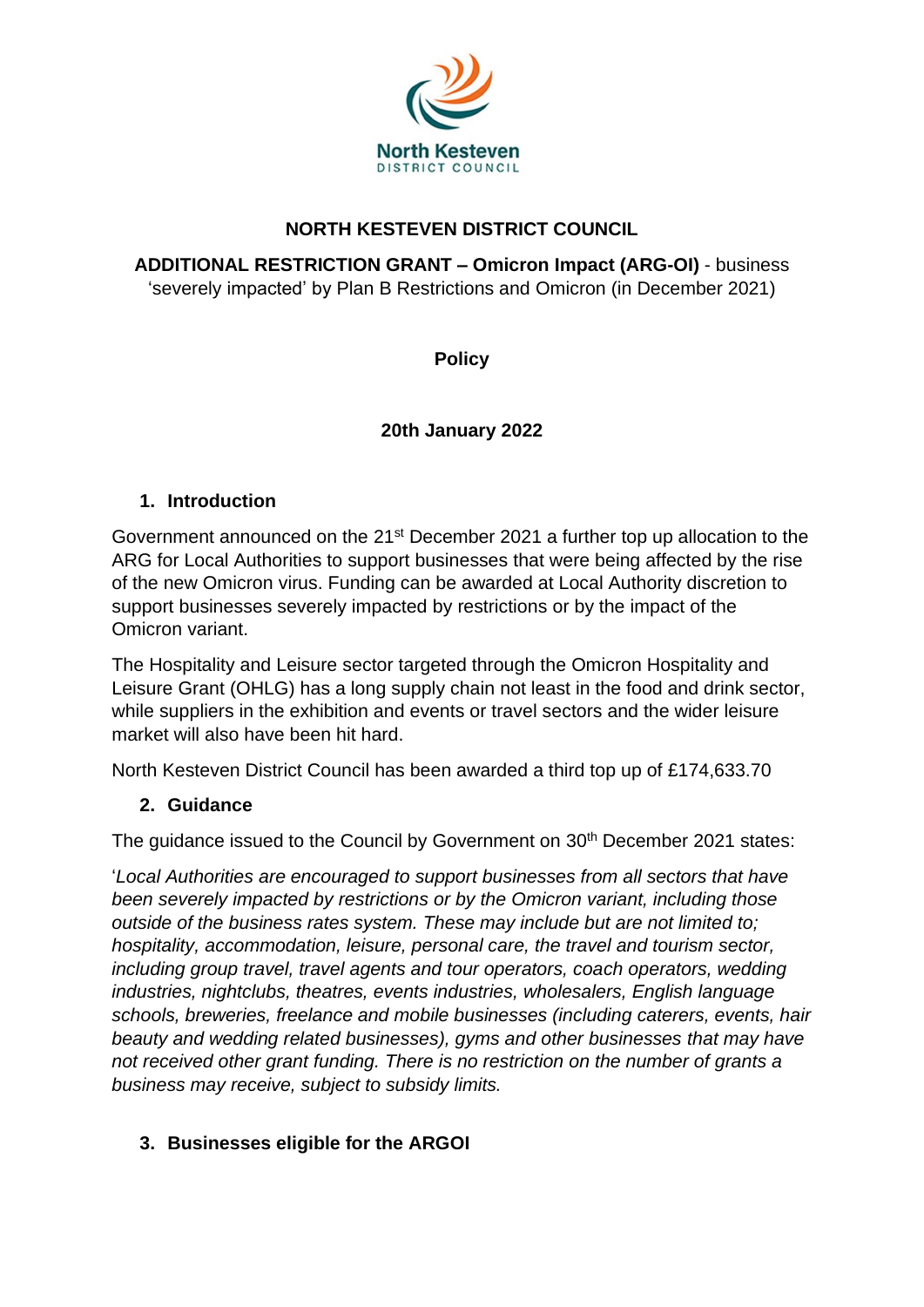As funds are limited, less than one quarter of the total available for the second topup, The Council has determined that this grant should target those supply chain businesses servicing the hospitality and leisure sector most likely to be affected by additional Plan B restrictions or the Omicron variant. Cancellations, reductions in capacity and staff shortages over the December period will have had a major impact on supply chain businesses recovering after a difficult year.

This grant will support:

- **1. Direct supply chain business for the hospitality sector including food and drink supplies, wholesalers, breweries, distillers, caterers and catering supplies, disposables, etc.**
- **2. The events sector supply chain including entertainers, entertainment venues, theatres, wedding venues, music venues, exhibition venues, gyms and dance studios, one-off events, shows and markets.**
- **3. Travel sector and supply chain including coach tour operators, local tour operators, booking agents, travel agencies (not online only businesses) and taxis.**
- **4. Non-rate-paying business and the self-employed supplying goods and services to the Hospitality, Leisure and Accommodation sector or supply chain including event planners, party organisers etc.**
- **5. Those supplying services to the wedding industry including hair and beauty, wedding outfitters, planners, photographers etc.**
- **6. Gym and dance studios excluding sports club**

For the purpose of this grant 'severe impact' is defined as a significant and measurable 'loss of income' to the business **in December 2021** due to the introduction of Plan B restrictions or changes in public behaviour as a result of the new Omicron variant.

For a close contact business, the severe impact will need to relate to cancelled wedding bookings during the month of December 2021.

It is acknowledged that these are exceptional times and that accurately forecasting December trading will have been difficult for many businesses due to a variety of Covid-related uncertainties impacting the Hospitality & Leisure sector since March 2020. Hopes of a busy December 2021 without Plan B restrictions will have been pushed further below expectation by the impact of Omicron. For this reason evidence supporting claims for lost income in **December 2021** due to Plan B restrictions or Omicron is of the utmost importance. The impact of the financial loss on the business for **December 2021** must be estimated by the applicant, appropriately evidenced and supported by a declaration. Required financial information such as annual accounts or tax returns will only be used to assess the credibility of the loss of income claimed by the applicant rather than determine eligibility. All successful applications will be subject to financial checks in line with [Government Guidance.](https://assets.publishing.service.gov.uk/government/uploads/system/uploads/attachment_data/file/1048759/additional-restrictions-grant-la-guidance.pdf)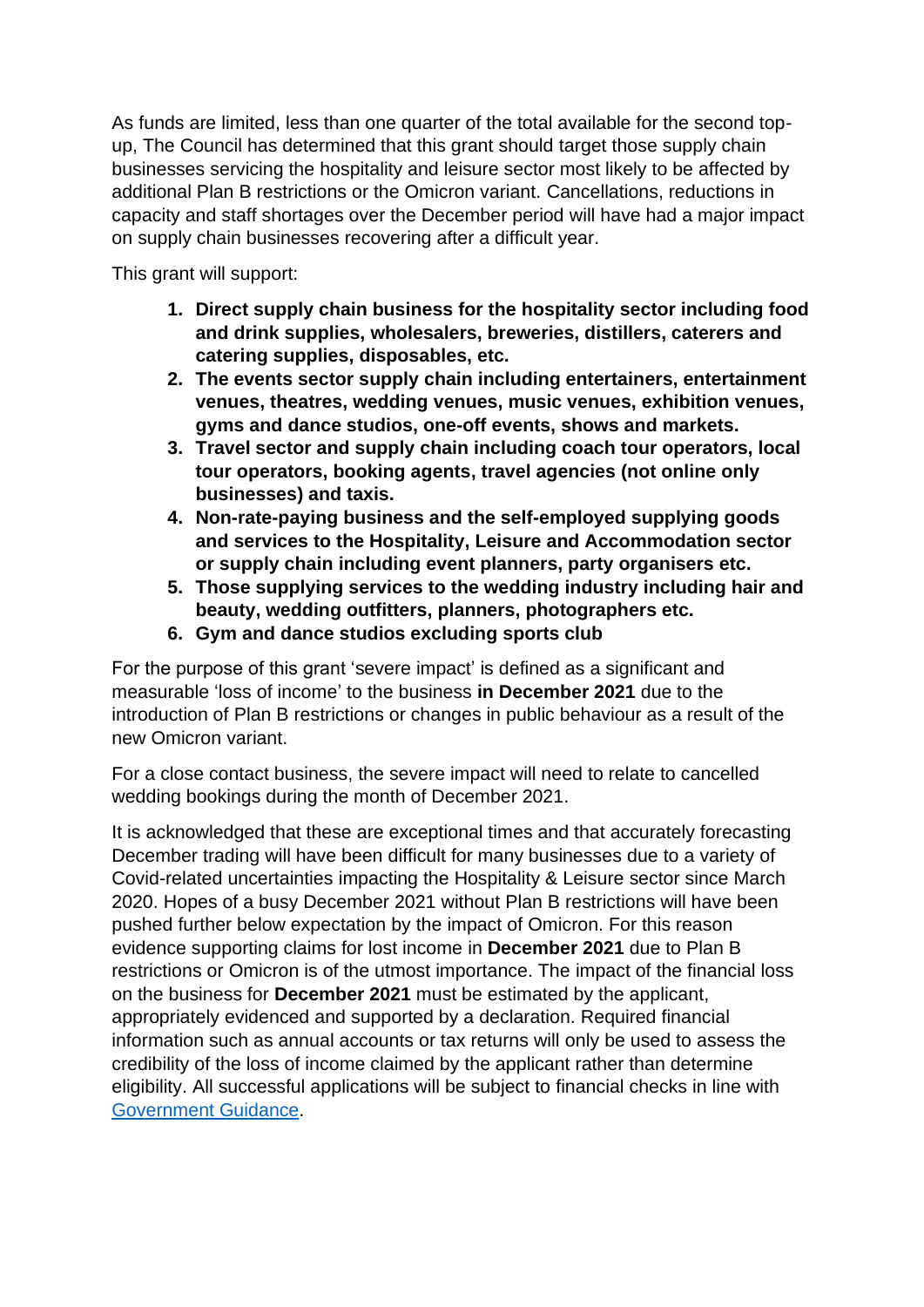No essential property qualification or restriction is applied. Eligible businesses may be registered ratepayers, renting, sub-letting, a mobile business or working from home.

# **4. Businesses not eligible for the ARGOI**

The decision to exclude the following broader RHL sector categories from the ARGOI does not suggest these categories have not suffered any impact. The Council is exercising its discretion under The Guidance to target limited 3rd top-up ARG grant funds at supply chain and non-rate-paying businesses in the sector (as per updated guidance) not eligible for the OHLG but nonetheless hard hit by Plan B Restrictions and Omicron in the critical December period. The following RHL category businesses are **not eligible** for this grant.

- a. **Retailers both essential and non-essential**
- b. **Pubs, restaurants, hotels and cafes** (rate-paying businesses already supported by the OHLG)
- c. **Close Contact Services** (unless directly supplying the wedding industry) including hairdressers, beauty therapists and clinics, tanning salons, nail-bars and other one-to-one therapies such as chiropractors, osteopaths and personal or fitness trainers.
- **d. Rated Holiday Lets & B&B's/Guest Houses**: (rate-paying businesses already supported by the OHLG)
- **e. Pet/Animal businesses** including catteries and kennels, dog groomers, equestrian and livery businesses**.**

### **Other businesses not eligible for the ARGOI**

- Takeaway restaurants
- Garden Centres
- Financial Services and Accountants and book-keepers
- Property Agents and Estate Agents
- Online businesses or 'click and collect' services
- Car Parks
- Parish Councils
- Village Halls
- Charities and not-for profit organisations (except those operating exclusively in the Hospitality sector)
- Companies in Administration, Insolvent or where a Striking-off Notice has been made prior to 05/11/2020
- Businesses that have chosen not to reopen since March 2020

### **5. Grant Awards**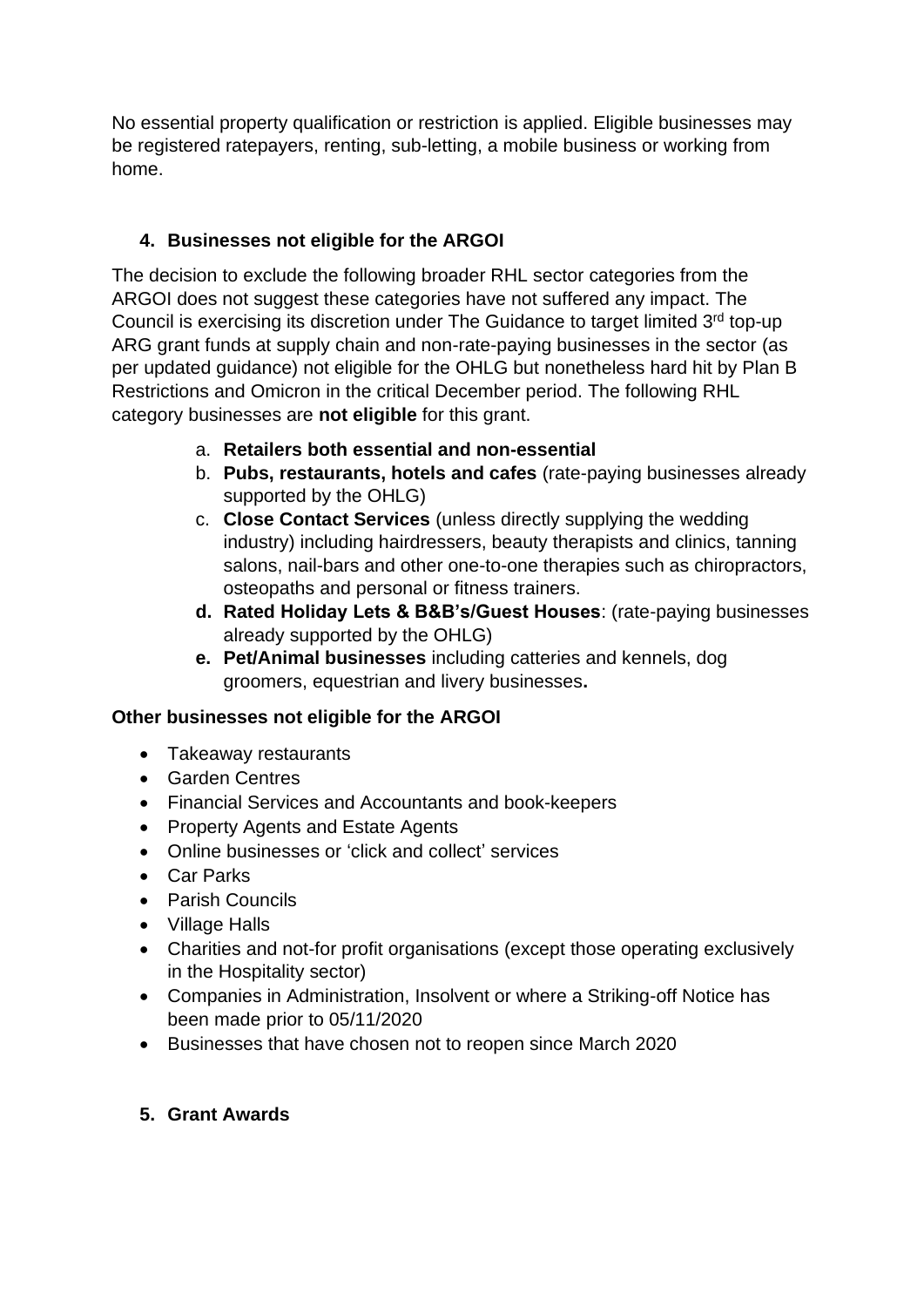Eligibility will be determined via an assessment of evidence supplied by the applicant that clearly demonstrates the 'severe impact' of Plan B restrictions or Omicron on their business income during the month of December 2021.

The grant will open initially for a short window between Friday  $28<sup>th</sup>$  Jan to Monday  $7<sup>th</sup>$ February at 9.00am. Awards will be assessed on the % loss of income **in December 2021** as estimated and evidenced by the applicant as follows:

| <b>Business Annual Turnover/Income</b> | <b>Grant Award</b> |
|----------------------------------------|--------------------|
| <b>Over £50,000</b>                    | £4000              |
| <b>Under £50,000</b>                   | £2000              |

For the avoidance of doubt, all applicants **must** provide an estimate of the loss of income incurred due to restrictions and/or Omicron **for the December 2021 period only** and complete a declaration stating that the estimate provided is true and accurate.

Applicants will also be required to supply the most recent relevant set of accounts or tax return if self-employed. This information will enable assessors to verify an estimated loss of income as variance to or percentage of annual turnover. Allowances will be made for reduced income in December 2020 due to local lockdown restrictions but accounts or HMRC tax returns for the previous year ie. 19/20 will also be accepted as providing a more accurate picture of 'normal' trading conditions.

All applicants **must** be able to support their estimated loss of income due to Plan B restrictions or the Omicron variant with appropriate evidence **for the period December 2021 only.** This might include:

- Evidence of reduced takings
- Cancelled orders or cancellation notices
- Lost deposits or booking cancellations
- Reductions capacity due to social distancing.
- Temporary closure due to staff shortages
- Staff absences as a result of positive test results leading to event cancellation or reduced services.

Applicants will be required to sign a declaration verifying that the claimed loss of income for the December 2021 period is true and accurate, spot checks will be carried out at a later date and fraudulent applications will be reported.

Should the number of applications outweigh the allocated funding they will be sorted by greatest loss/impact and awarded accordingly until all funds are exhausted.

### **6. Process for applying for Omicron Impact Fund**

Eligible businesses can apply using the online application via the NKDC Website or the BusinessNK website.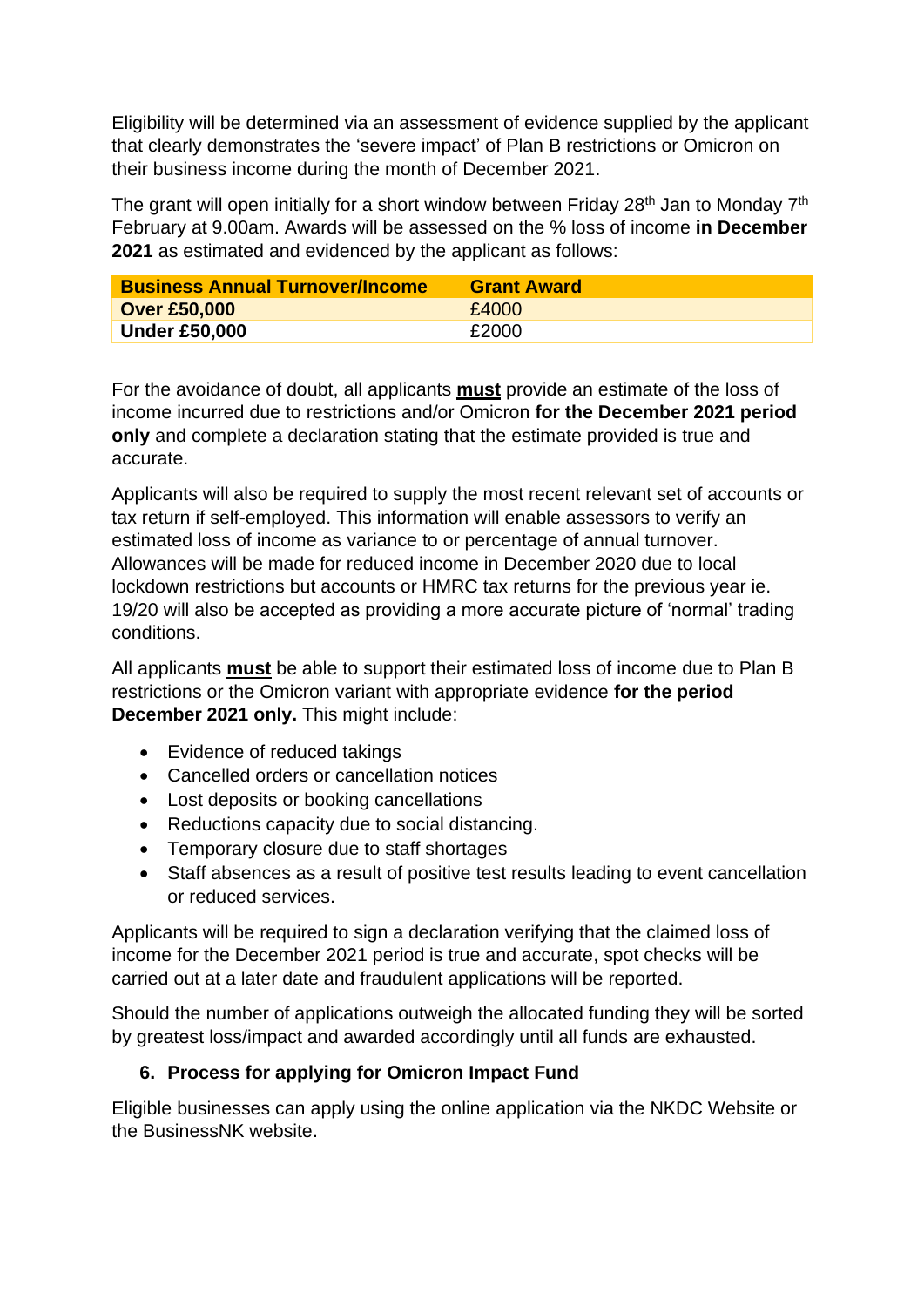Business in the eligible categories will be required to submit an online application, providing the following information;

#### **Business Name/Address and contact information**

- Sector/type of business
- Company Registration Number (if registered)
- Company VAT number (if applicable)
- NI Number (for the self-employed)
- Number of FTE employees
- A copy of the most recent annual accounts or tax return
- An estimate of the loss of income suffered by the business in December 2021 due to Plan B Restrictions and/or Omicron
- Evidence of cancelled orders, bookings or reduced takings or staff testing positive/self-isolating during the period in question.
- A declaration that the evidence supplied is true and correct,
- Business bank details and copy of recent bank statement
- Details of how the grant will be used (it cannot be used to support wages or salaries)
- A fraud declaration
- Date business established
- Business rate account number
- Name of applicant
- Agreement to share information with Gov departments for audit and reporting purposes
- Subsidiary declaration

### **7. Timescale and Application Process**

The application window will open on 28/01/21 and close on 07/02/2022.

Grant payments will be made no later than 31/03/2022.

#### **8. Additional Details**

Grant income received by a business is taxable therefore funding paid under the Local Authority, Severe Impact Scheme will be subject to tax. Only businesses which make an overall profit once grant income is included will be subject to tax.

The Council will not accept deliberate manipulation and fraud. Any business caught falsifying their records to gain additional grant money will face prosecution and any funding issued will be subject to claw back as may any grants paid in error.

Subsidiary rules apply and requirements apply to this scheme and applicants will be required to complete a state aid declaration.

Data collected and processed in part of the application process will be processed in accordance with the Data Protection Act 2018. Data may be shared with other Departments within the Council, HMRC and other Government departments for the purpose of improving services, keeping records up-to-date and for the protection of